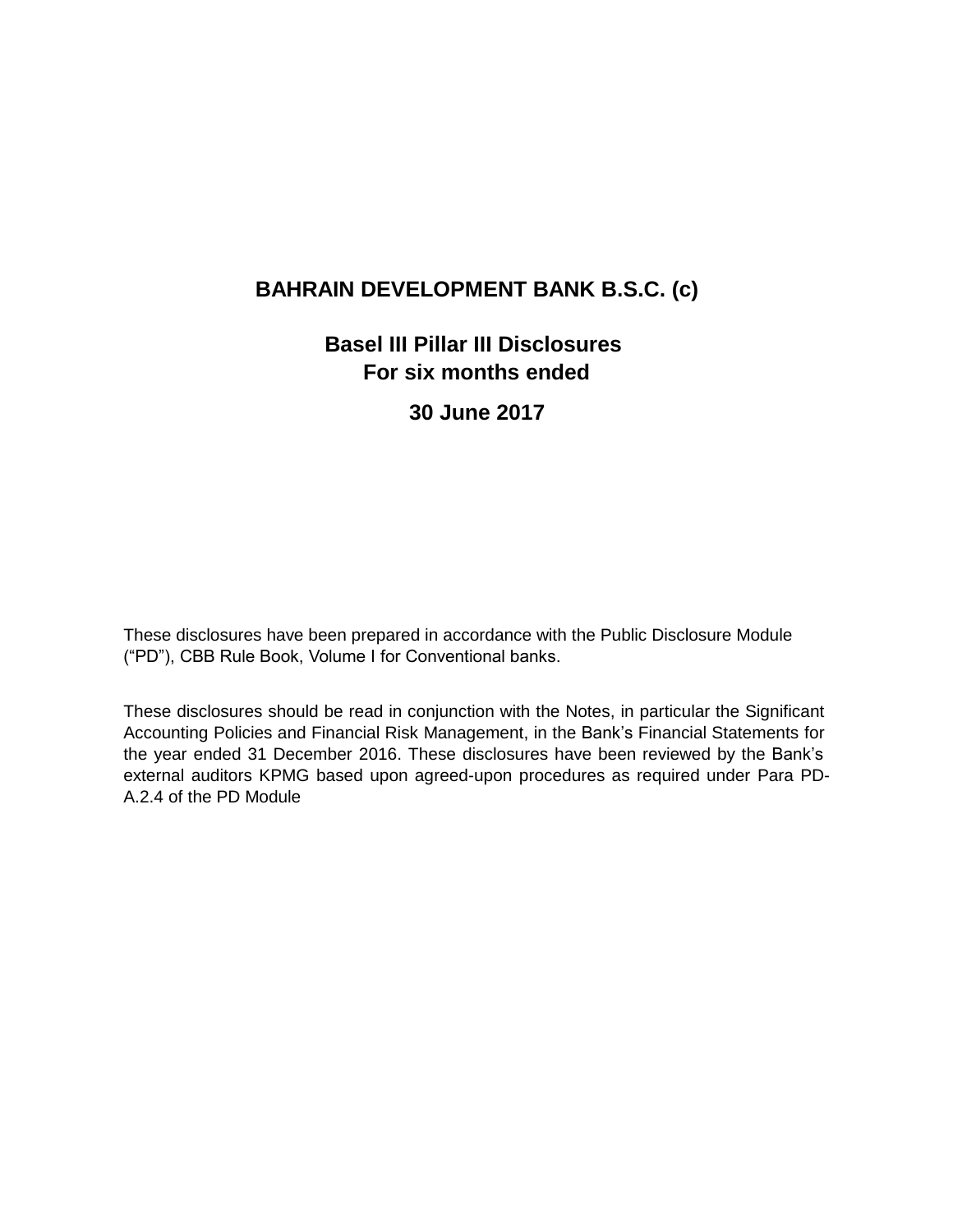BAHRAIN DEVELOPMENT BANK B.S.C. (c) Basel III Pillar III Disclosures For six months ended 30 June 2017

| Table 1  | Capital structure                                                                             | 3  |
|----------|-----------------------------------------------------------------------------------------------|----|
| Table 2  | Capital requirement for credit risk                                                           | 5  |
| Table 3  | Capital requirement for market risk                                                           | 5  |
| Table 4  | Capital requirement for operational risk                                                      | 5  |
| Table 5  | Gross credit exposures before subject to credit risk mitigants (CRM)                          | 5  |
| Table 6  | Sectoral classification of gross credit exposures                                             | 6  |
| Table 7  | Credit concentration greater than 15% individual obligor limit                                |    |
| Table 8  | Counterparty wise breakdown of impaired loans and impairment provision                        |    |
| Table 9  | Residual contract maturity                                                                    | 8  |
| Table 10 | Geographical distribution of impairment provisions for loans and advances to customers        | 9  |
| Table 11 | Movement in impairment provision for loans and advances to customers and interest in suspense | 9  |
| Table 12 | Past due loans - age analysis                                                                 | 10 |
| Table 13 | Credit risk exposure post credit risk mitigation and credit conversion                        | 11 |
| Table 14 | Eligible financial collateral and guarantees                                                  | 11 |
| Table 15 | Sensitivity analysis - interest rate risk                                                     | 12 |
| Table 16 | Market risk, Interest rate GAP                                                                | 13 |
| Table 17 | Equity position in the banking book                                                           | 14 |
| Table 18 | Gain on Equity Investments                                                                    | 14 |
| Table 19 | Operational & legal risks                                                                     | 14 |
| Table 20 | <b>Fines and Penalty</b>                                                                      | 14 |
|          |                                                                                               |    |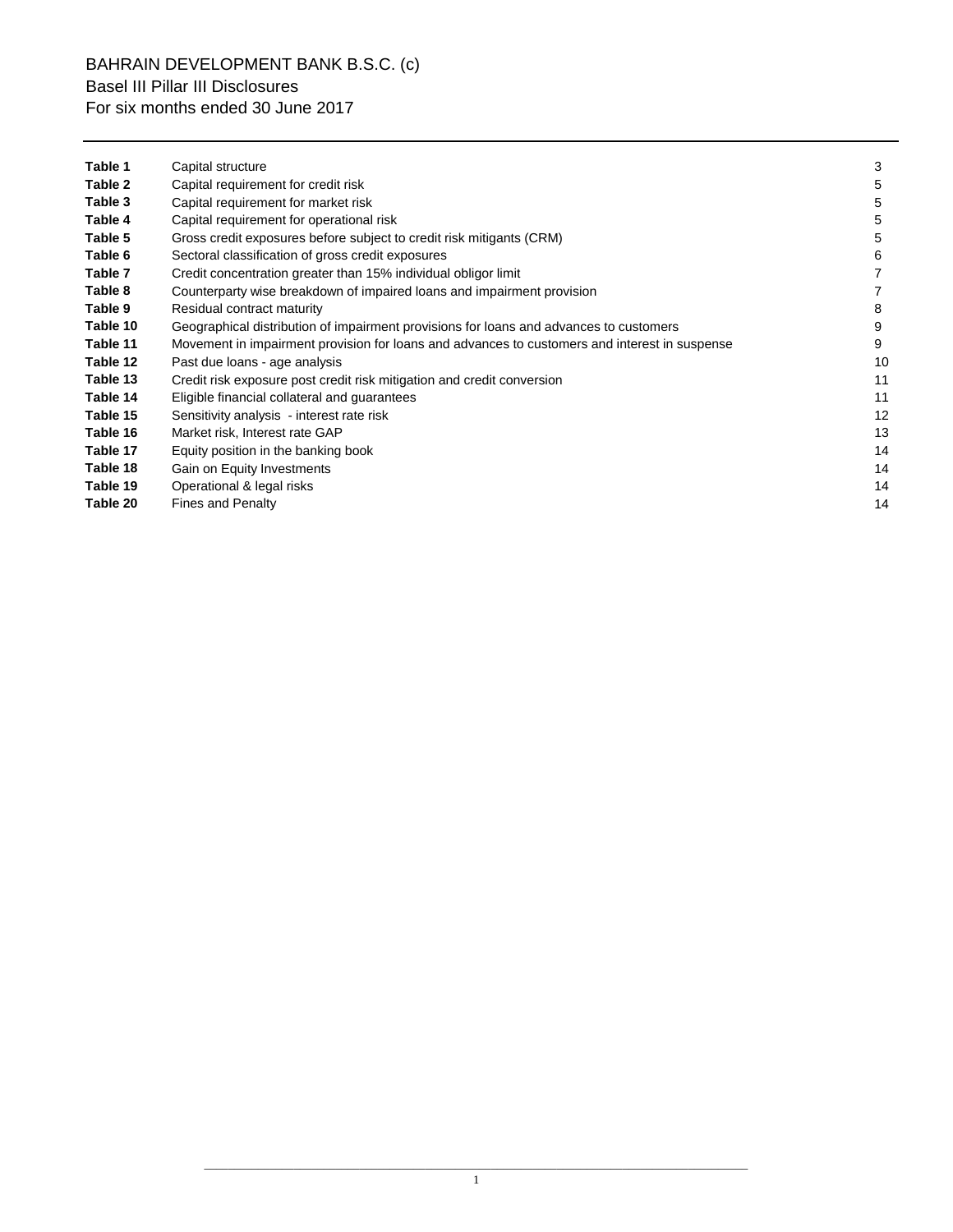### **Bahrain Development Bank B.S.C. (c) Corporate information**

| Commercial registration no. | 26226 obtained on 20 January 1992                                                            |
|-----------------------------|----------------------------------------------------------------------------------------------|
| <b>Registered office</b>    | Building 170<br>Road 1703<br>Diplomatic Area<br>PO Box 20501<br>Manama<br>Kingdom of Bahrain |

### **1 REPORTING ENTITY**

Bahrain Development Bank B.S.C. (c) ("the Bank" or "BDB") was established as a Bahraini closed shareholding company by Legislative Decree number 19 dated 11 December 1991 and commenced operations on 20 January 1992. The Bank is registered with the Ministry of Industry and Commerce under commercial registration (CR) number 26226. The Bank's registered office is in Kingdom of Bahrain.

The Bank is operating as a retail bank with special waivers under a license issued by the Central Bank of Bahrain ("CBB").

The core activities of the Bank consist of advancing loans for project finance, working capital, premises and equipment for developing industries and service sectors such as tourism, health and education in the Kingdom of Bahrain. As part of this activity, the Bank also renders management consultancy services and subscribes to ordinary and preference shares in Bahraini companies. Additionally, loans are advanced for agriculture, fisheries and higher education purposes. Other activities of the Bank comprise making direct contributions towards the economic development of the Kingdom of Bahrain.

As at 30 June 2017, the Group consists of the Bank and its following subsidiaries:

| Name                                              | Country of<br>incorporation | Ownership<br>interest | Year end    |
|---------------------------------------------------|-----------------------------|-----------------------|-------------|
| Bahrain Business Incubator<br>Centre (S.P.C.)     | Kingdom of Bahrain          | 100%                  | 31 December |
| BDB SME Fund Company BSC (c)                      | Kingdom of Bahrain          | 99%                   | 31 December |
| <b>Bahrain Export Development</b><br>Center S.P.C | Kingdom of Bahrain          | 100%                  | 31 December |
| Al-Waha Venture Capital Fund<br>Company           | Kingdom of Bahrain          | 99%                   | 31 December |
| Middle East Corner Consultancy<br>CO. WLL         | Kingdom of Bahrain          | 28.6%                 | 31 December |

## **Basis of consolidation**

Financial statements incorporate the financial statements of the Bank and its subsidiaries. The financial statements of the subsidiary is prepared for the same reporting year as the Bank using consistent accounting policies.

All intra group balances, transactions, income and expenses and profits and losses resulting from intra-group transactions are eliminated on consolidation.

The subsidiary is consolidated from the date on which control is transferred to the Bank and cease to be consolidated from the date on which control is transferred out of the Bank.

### **Restrictions on capital and transfer of funds within the Group**

Since the Bank's subsidiaries are not regulated financial institution, there is no regulatory impediment to the transfer of retained earnings to the Bank. However, as a separate legally incorporated entity, the transfer of paid in capital and mandatory reserves would require shareholder action. As the major shareholder (either direct or indirect) in the entity, the Bank has the power to undertake the legal processes for the transfer of such capital. The Bank's subsidiaries are registered and domiciled in Bahrain and there are no exchange controls or other restrictions on the transfer of funds.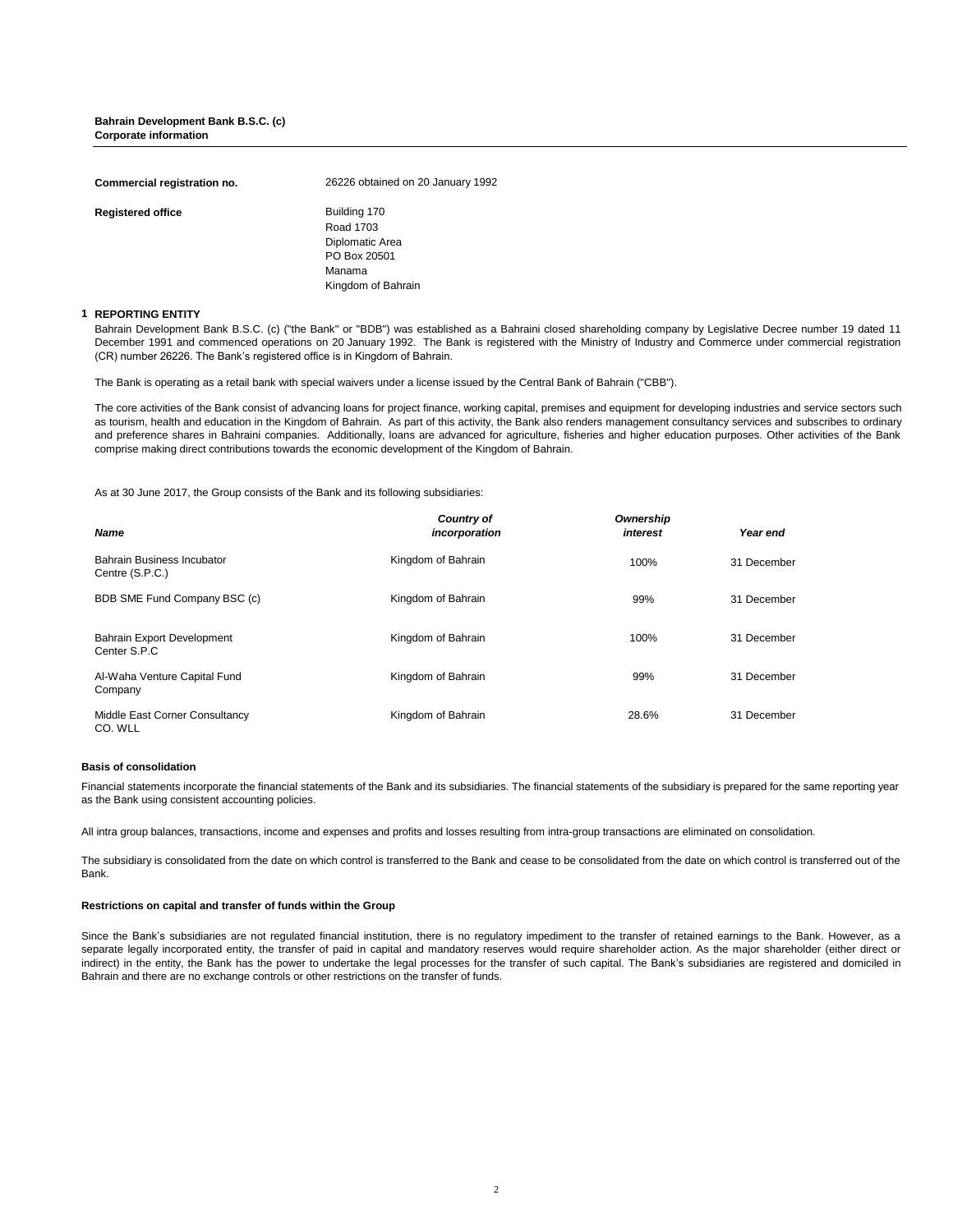## **TABLE 1 - CAPITAL STRUCTURE**

The Bank's regulatory capital base comprises of (a) CET 1 capital which includes share capital, reserves and retained earnings. (b) Tier 2 capital which consist of general loan loss provisions.

The Bank's regulatory capital base is as detailed below:

|                                                   |                                      | 2017                          |
|---------------------------------------------------|--------------------------------------|-------------------------------|
| A. NET AVAILABLE CAPITAL                          | <u>CET 1</u>                         | Tier 2                        |
| Paid-up share capital                             | 65,000                               |                               |
| Legal / Statutory reserve                         | 1,186                                |                               |
| Retained earnings                                 | 10,121                               |                               |
| Other reserves                                    | 4,048                                |                               |
| Current period (Loss) / Profit                    | (633)                                |                               |
| General loan loss provisions                      |                                      | 940                           |
| <b>TOTAL CAPITAL BEFORE REGULATORY DEDUCTIONS</b> | 79,722                               | 940                           |
| Less: Regulatory deductions                       |                                      |                               |
| <b>NET AVAILABLE CAPITAL</b>                      | 79,722                               | 940                           |
| TOTAL ELIGIBLE CAPITAL BASE ( CET 1 + Tier 2)     |                                      | 80,662                        |
| <b>B. CAPITAL ADEQUACY RATIO</b>                  |                                      | 2017                          |
| Total eligible capital base                       |                                      | 80,662                        |
| Credit risk weighted exposures                    |                                      | 182,907                       |
| Market risk weighted exposures                    |                                      | 225                           |
| Operational risk weighted exposures               |                                      | 16,838                        |
| <b>Total risk weighted exposures</b>              |                                      | 199,970                       |
|                                                   | CET <sub>1</sub><br>capital<br>ratio | <b>Total</b><br>capital ratio |
| <b>Capital Adequacy Ratio</b>                     | 39.87%                               | 40.34%                        |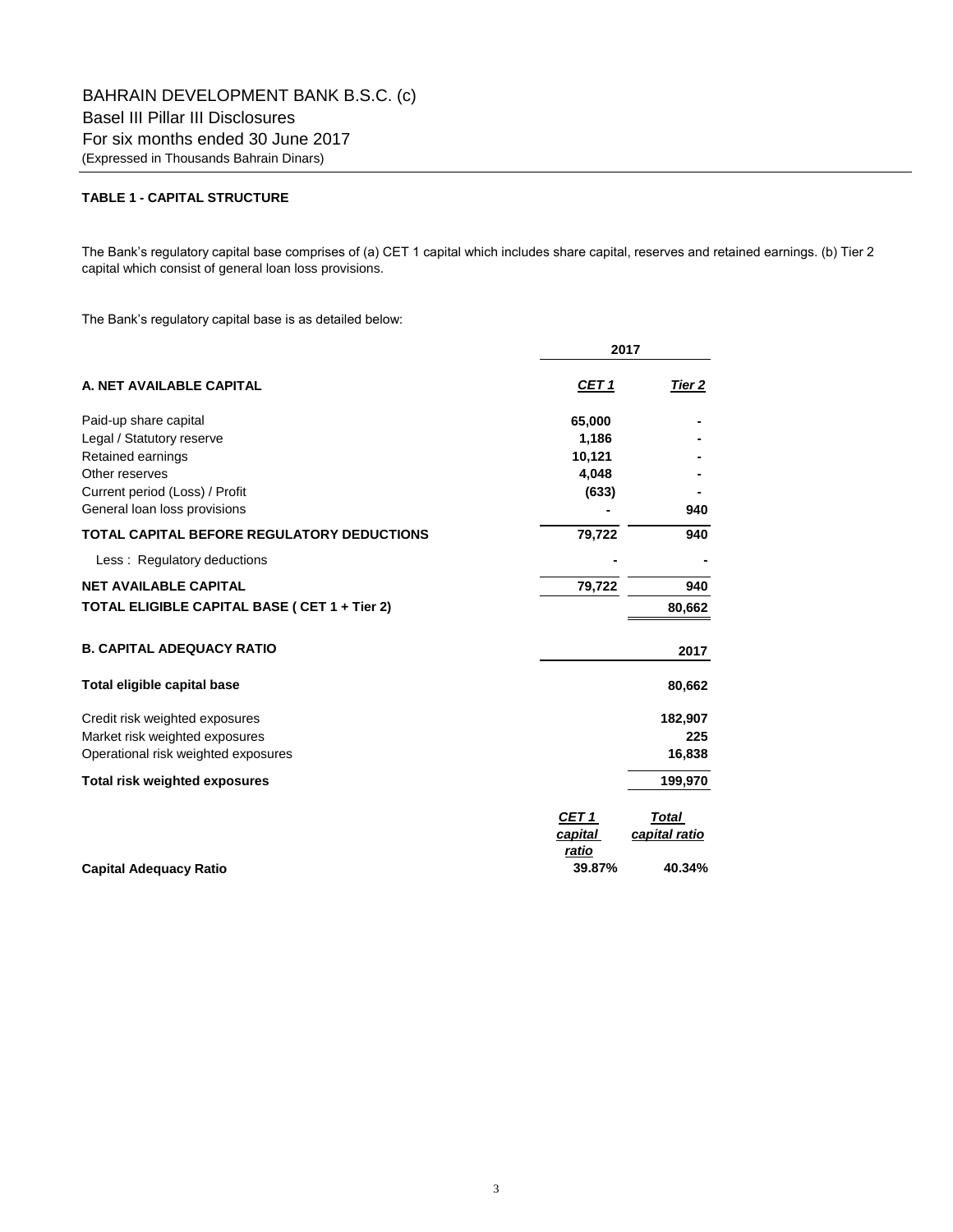#### **RISK WEIGHTED ASSETS PROFILE AND CAPITAL REQUIREMENT FOR CREDIT, MARKET AND OPERATIONAL RISK**

The Bank has adopted the standardized approach for credit risk and basic indicator approach for operational risk for regulatory reporting purpose.

#### **Credit Risk**

The Bank has a diversified funded and unfunded credit exposure. These exposures are classified as standard portfolio per CBB's Basel III requirements.

Brief description of applicable standard portfolio are as follows:

#### **a. Claims on banks:**

Claims on banks are risk weighted based on external rating agency. Short-term claims on locally incorporated banks are assigned a risk weighting of 20% where such claims on the banks are of an original maturity of three months or less and the claims are denominated and funded in either Bahraini Dinars or US Dollar.

Preferential risk weight that is one category more favourable than the standard risk weighting are assigned to claims on foreign banks licensed in Bahrain of an original maturity of three months or less denominated and funded in the relevant domestic currency. Such preferential risk weight for short-term claims on banks licensed in other jurisdictions are allowed only if the relevant supervisor also allows this preferential risk weighting to shortterm claims on its banks.

No claim on an unrated bank would receive a risk weight lower than that applied to claims on its sovereign of incorporation.

#### **b. Claims on corporates:**

Claims on corporates are risk weighted based on credit ratings. Risk weighting for unrated (corporate) claims are assigned at 100%.

#### **c. Loans restructured:**

Where possible, the Bank seeks to restructure loans rather than to take ownership of collateral. This may involve extending the payment arrangements and the agreement of new loan conditions. Management continuously reviews renegotiated loans to ensure that all criteria are met and that future payments are likely to occur. The loans continue to be subject to impairment assessment, calculated using the loan's original effective interest rate.

### **d. Equity Portfolio:**

Investment in securities and financial entities are risk weighted at a minimum risk weight of 100% for listed entities or 150% for unlisted entities, unless such investments exceed 10% of the eligible capital of investee entity, in which case they are deducted from the Bank's capital.

#### **e. Other exposures:**

These are risk weighted at 100%.

#### **f. Related party transactions and balances:**

Parties are considered to be related if one party has the ability to control the other party or exercise significant influence over the other party in making financial and operating decisions. Related parties include entities over which the Bank exercises significant influence, major shareholders, directors and executive management of the Bank. Such related parties in the ordinary course of business at commercial interest and commission rates (Refer note 14 in the interim financial information).

4

Amounts due from related parties are unsecured.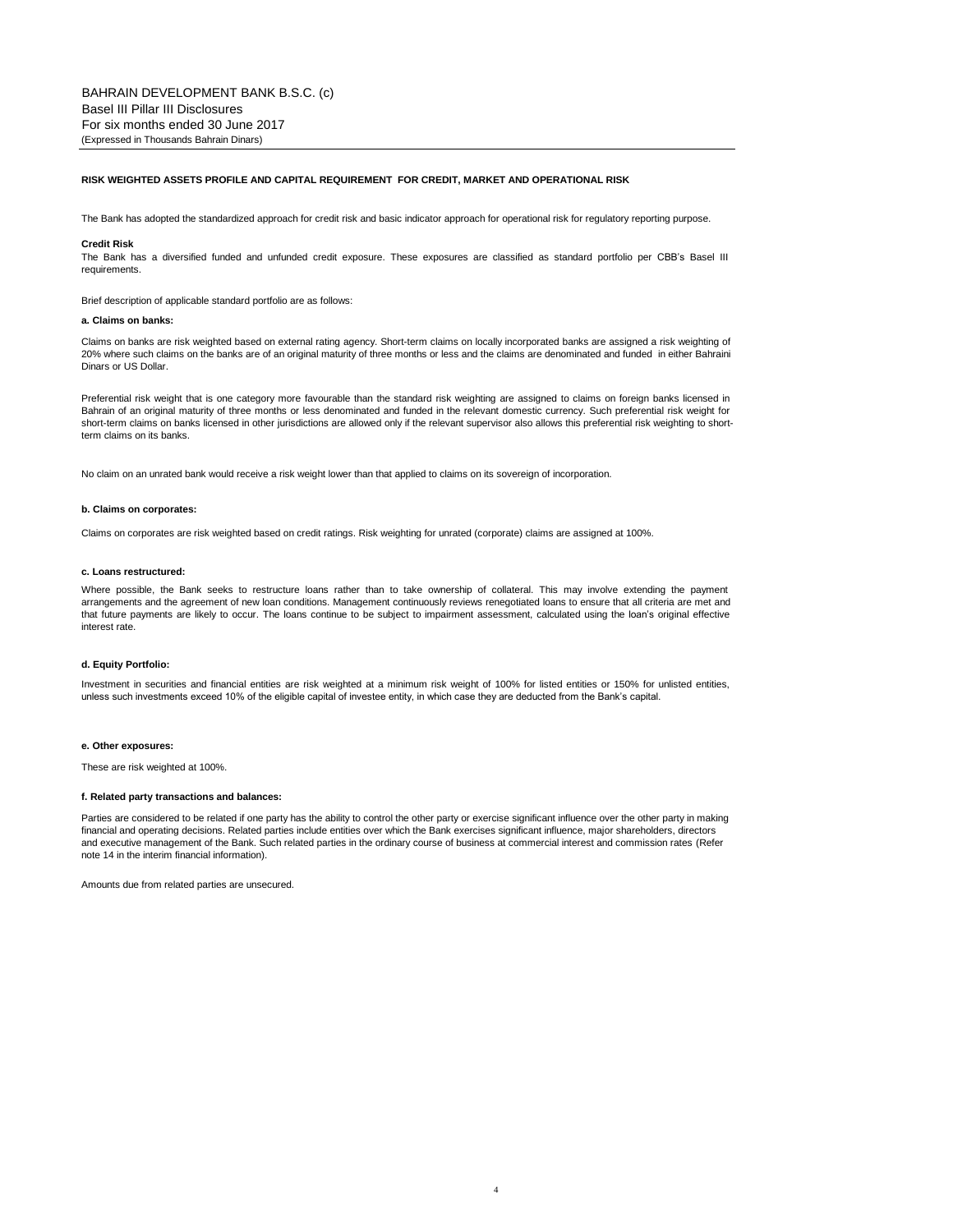## **TABLE 2 - REGULATORY CAPITAL REQUIREMENT FOR CREDIT RISK**

|                                                               | 2017<br>Capital |
|---------------------------------------------------------------|-----------------|
|                                                               | requirement     |
|                                                               |                 |
| Claims on sovereign                                           |                 |
| Claims on public sector entities                              |                 |
| Claims on banks                                               | 1,149           |
| Claims on corporate                                           | 15,161          |
| Regulatory retail exposures                                   |                 |
| Residential retail exposures                                  |                 |
| Investments                                                   | 1,093           |
| Other exposures                                               | 3,638           |
| TOTAL CREDIT RISK CAPITAL REQUIREMENT (STANDARDISED APPROACH) | 21.042          |

### **TABLE 3 - REGULATORY CAPITAL REQUIREMENT FOR MARKET RISK**

The Bank uses the Standardised Approach for calculating market risk capital charges for the following market risk components:

- Equity exposure risk
- Interest rate exposure risk
- Foreign currency exposure risk
- Commodity risk

The Bank's market risk capital charge is largely composed of foreign currency risk arising from the Bank's foreign exchange exposure on investments denominated mainly in Kuwaiti dinars, Saudi riyals and USD, and interest rate risk arising on the bond portfolio. The capital requirement for market risk using the Standardised Approach as at 30 June 2017 was as follows:

|                                                               |                          |                | <b>Capital requirements</b> |  |
|---------------------------------------------------------------|--------------------------|----------------|-----------------------------|--|
|                                                               | 2017                     | <b>Maximum</b> | <b>Minimum</b>              |  |
| Equity risk capital                                           | $\overline{\phantom{a}}$ |                |                             |  |
| Foreign exchange risk capital                                 | 18                       | 18             | 17                          |  |
| Interest rate risk capital                                    |                          |                |                             |  |
| Commodity risk capital                                        | $\overline{\phantom{a}}$ |                | ۰                           |  |
|                                                               |                          |                | 2017                        |  |
| TOTAL MARKET RISK CAPITAL REQUIREMENT (STANDARDISED APPROACH) |                          |                | 28                          |  |

## **TABLE 4 - REGULATORY CAPITAL REQUIREMENT FOR OPERATIONAL RISK**

The Bank follows the Basic Indicator Approach for assessing the capital requirement for Operational Risk. The capital requirement of BD 2,105<br>thousands is based on the gross operating income (excluding profit/loss on Inves multiplied by 12.5 (the reciprocal of the 8 percent minimum capital ratio) to arrive at the operational risk-weighted exposure.

## **TABLE 5 - GROSS CREDIT EXPOSURES SUBJECT TO CREDIT RISK MITIGANTS (CRM)**

|                                                       | 2017    | 2017<br>Average |
|-------------------------------------------------------|---------|-----------------|
| Balances with Central Bank of Bahrain                 | 3,404   | 3,331           |
| Investment securities                                 | 7,274   | 7,776           |
| Placement with banks and other financial institutions | 27,437  | 31,045          |
| Loans and advances to customers                       | 129,638 | 131,559         |
| Interest Receivable                                   | 217     | 232             |
| Other assets                                          | 2,799   | 2,813           |
| <b>TOTAL FUNDED EXPOSURES</b>                         | 170,769 | 176,755         |
| <b>Contingent liabilities</b>                         | 4,687   | 4,601           |
| Other commitments                                     | 8,643   | 8,311           |
| <b>TOTAL UNFUNDED EXPOSURES</b>                       | 13,330  | 12,912          |
| TOTAL CREDIT RISK EXPOSURE                            | 184.099 | 189,667         |

The gross average credit risk exposure are based on quarterly reporting.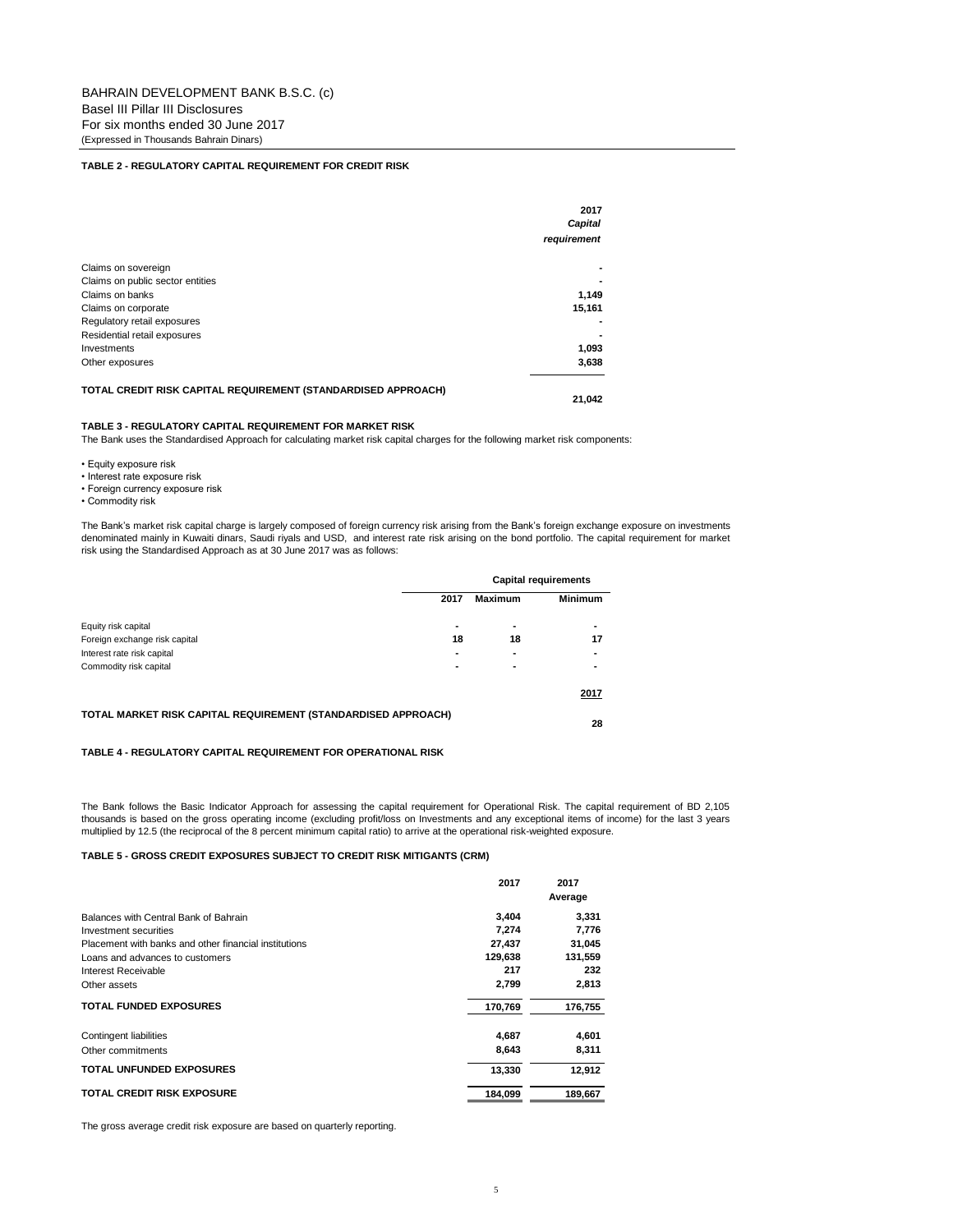# BAHRAIN DEVELOPMENT BANK B.S.C. (c) Basel III Pillar III Disclosures For six months ended 30 June 2017 (Expressed in Thousands Bahrain Dinars)

## **TABLE 6 - SECTORAL CLASSIFICATION OF GROSS CREDIT EXPOSURES**

|                                        | 2017          |                 |              |  |
|----------------------------------------|---------------|-----------------|--------------|--|
|                                        | <b>Funded</b> | <b>Unfunded</b> | <b>Total</b> |  |
| Banks and financial institutions       | 30,841        |                 | 30,841       |  |
| <b>Trading and Manufacturing</b>       | 72,944        |                 | 72,944       |  |
| Government                             | 8,600         |                 | 8,600        |  |
| <b>Construction &amp; Contracting</b>  | 8,477         |                 | 8,477        |  |
| Educational Institutions & Healthcare  | 8,374         |                 | 8,374        |  |
| Agriculture, Dairy & Fishing           | 5,467         |                 | 5,467        |  |
| Media & Telecommunications & Transport | 5,006         |                 | 5,006        |  |
| <b>Personal Loans</b>                  | 4,905         |                 | 4,905        |  |
| <b>Others</b>                          | 26,155        | 13,330          | 39,485       |  |
| <b>TOTAL</b>                           | 170,769       | 13,330          | 184,099      |  |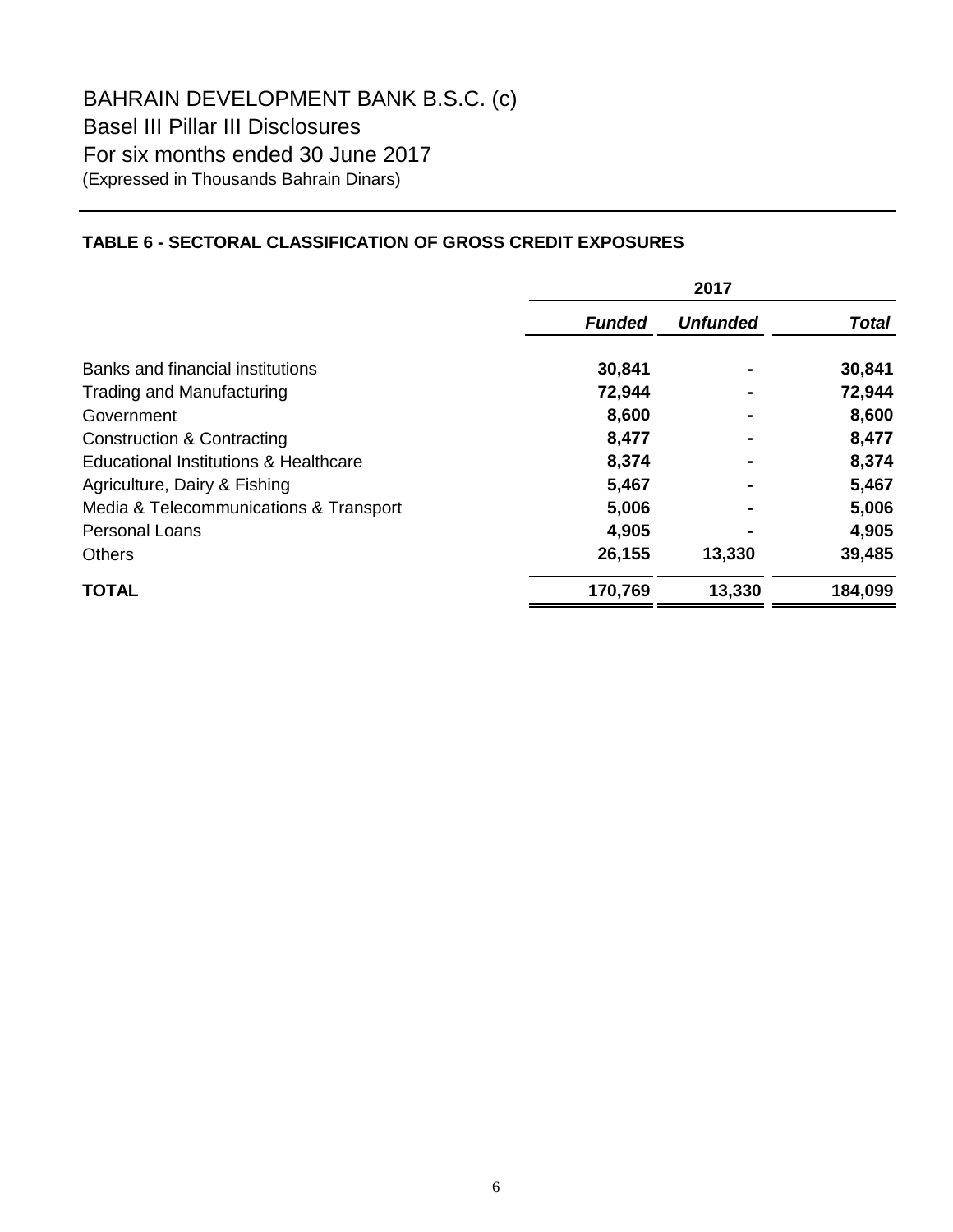## **TABLE 7 - CREDIT CONCENTRATION GREATER THAN 15% INDIVIDUAL OBLIGOR LIMIT**

**2017**

Total credit exposures in excess of 15% individual obligor limit **-** 

### **Impairment of assets**

The Bank assesses at each reporting date whether there is any objective evidence that a specific financial asset is impaired. A financial asset is deemed to be impaired if, and only if, there is objective evidence of impairment as a result of one or more events that has occurred after the initial recognition of the asset (an incurred 'impairment event') and that impairment event (or events) has an impact on the estimated future cash flows of the financial asset that can be reliably estimated. Evidence of impairment may include indications that the borrower is experiencing significant financial difficulty, default or delinquency in interest or principal payments, the probability that it will enter bankruptcy or other financial reorganisation and where observable data indicate that there is a measurable decrease in the estimated future cash flows, such as changes in arrears or economic conditions that correlate with defaults.

## **Restructured Credit Facilities**

The Bank have BD 1,387 restructured credit facilities during the period ended 30 June 2017. Restructuring concessions mainly related to deferral of loan installments to assist customers overcome temporary cash crunch situations or to realign the repayment with the borrower's revised cash flow projections.

## **Past due exposures**

This includes claims, for which the repayment is overdue for more than 90 days. The risk weighting for such loans is either 100 percent or 150 percent is applied depending on the level of provisions maintained against the assets.

## **Highly leveraged counterparties**

The Bank does not lend to highly leveraged and other high risk counterparties as defined in PD-1-3-24(e).

## **TABLE 8 - COUNTERPARTY WISE BREAKDOWN OF NON PERFORMING LOANS AND IMPAIRMENT PROVISION**

|                                  |                                                               |                              | 2017                          |                  |                                 |  |
|----------------------------------|---------------------------------------------------------------|------------------------------|-------------------------------|------------------|---------------------------------|--|
|                                  | <b>Impaired</b><br>and past<br>due loans<br>(after provision) | <b>Specific</b><br>provision | <b>Charge for</b><br>the year | <b>Write off</b> | <b>Collective</b><br>impairment |  |
| Project finance                  | 26,413                                                        | 11,091                       | 1,028                         | 3,992            | 940                             |  |
| <b>Fisheries and Agriculture</b> | 2,139                                                         | $\blacksquare$               | $\blacksquare$                | ۰                | ٠                               |  |
| <b>TOTAL</b>                     | 28,552                                                        | 11,091                       | 1,028                         | 3,992            | 940                             |  |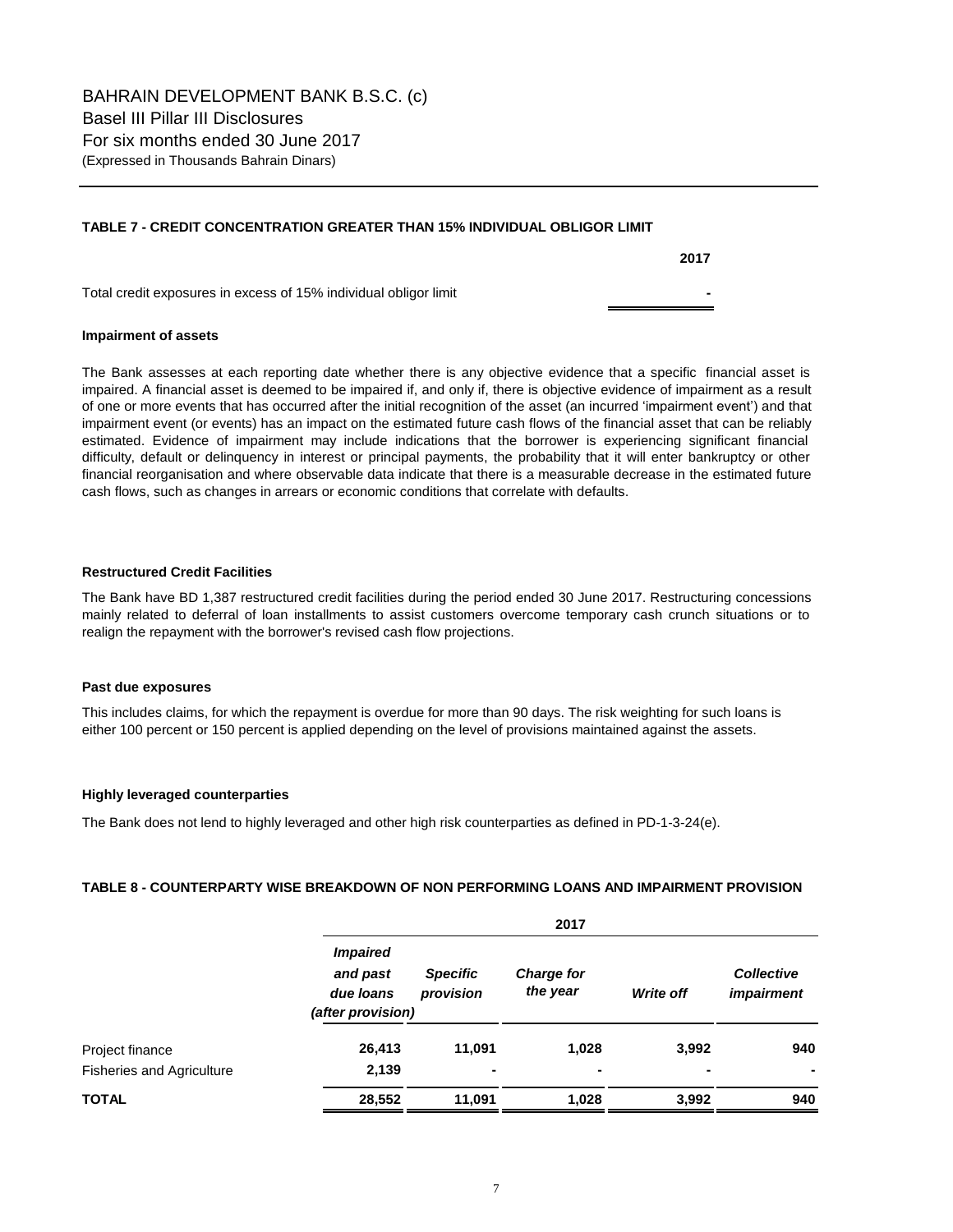## BAHRAIN DEVELOPMENT BANK B.S.C. (c) Basel III Pillar III Disclosures For six months ended 30 June 2017 (Expressed in Thousands Bahrain Dinars)

### **TABLE 9 - RESIDUAL CONTRACTUAL MATURITY**

*Maturity analysis of assets and liabilities*

The table below summarises the maturity profile of the Group's assets and liabilities as at 30 June 2017

|                                                 | Up to 1                  | 1 to 3         | 3 to 6 | 6 months  | 1 to 3                   | 3 to 5 | 5 to 10                  | 10 to 20 | Above 20       |         |
|-------------------------------------------------|--------------------------|----------------|--------|-----------|--------------------------|--------|--------------------------|----------|----------------|---------|
| 2017                                            | month                    | months         | months | to 1 year | years                    | years  | years                    | years    | years          | Total   |
| <b>Assets</b>                                   |                          |                |        |           |                          |        |                          |          |                |         |
| Cash and balances with Central Bank of Bahrain  | 3,684                    |                |        |           | ۰                        |        |                          |          | ۰              | 3,684   |
| Due from banks and other financial institutions | 13,676                   | 6,775          | 6,986  |           | $\overline{\phantom{a}}$ |        | $\overline{\phantom{a}}$ |          | $\blacksquare$ | 27,437  |
| Accounts receivable and other assets            |                          |                | 3,366  |           |                          |        |                          |          |                | 3,366   |
| Loans and advances to customers                 | 2,862                    | 852            | 1,785  | 3,023     | 38,847                   | 57,781 | 23,124                   | 1,364    | $\blacksquare$ | 129,638 |
| Investment securities                           | 7,438                    |                |        |           | ۰                        |        | 5,976                    |          | $\blacksquare$ | 13,414  |
| Investment in associates                        |                          |                |        |           | ۰                        |        | 419                      |          |                | 419     |
| Investment property                             | $\overline{\phantom{a}}$ |                |        |           | ۰                        |        | $\overline{\phantom{a}}$ | ۰.       | 12,053         | 12,053  |
| Property, plant and equipment                   |                          |                |        |           |                          |        |                          |          | 1,128          | 1,128   |
| <b>Total assets</b>                             | 27,660                   | 7,627          | 12,137 | 3,023     | 38,847                   | 57,781 | 29,519                   | 1,364    | 13,181         | 191,139 |
| Liabilities                                     |                          |                |        |           |                          |        |                          |          |                |         |
| Deposits                                        | 47,617                   | $\blacksquare$ | 417    | 3,608     | ٠                        |        |                          |          | ٠              | 51,642  |
| Accounts payable and other liabilities          |                          |                | 5,221  |           |                          |        |                          |          | $\blacksquare$ | 5,221   |
| Long term loans                                 | $\overline{\phantom{a}}$ | 251            | 2,632  | 2,882     | 14,693                   | 13,973 | 15,861                   | 4,255    |                | 54,547  |
| <b>Total liabilities</b>                        | 47,617                   | 251            | 8,270  | 6,490     | 14,693                   | 13,973 | 15,861                   | 4,255    |                | 111,410 |
| Net liquidity gap                               | (19, 957)                | 7,376          | 3,867  | (3, 467)  | 24,154                   | 43,808 | 13,658                   | (2,891)  | 13,181         |         |

8

Residual contractual maturity of loans and advances is based on the final maturity of the loan and not based on the payment schedule of the loan.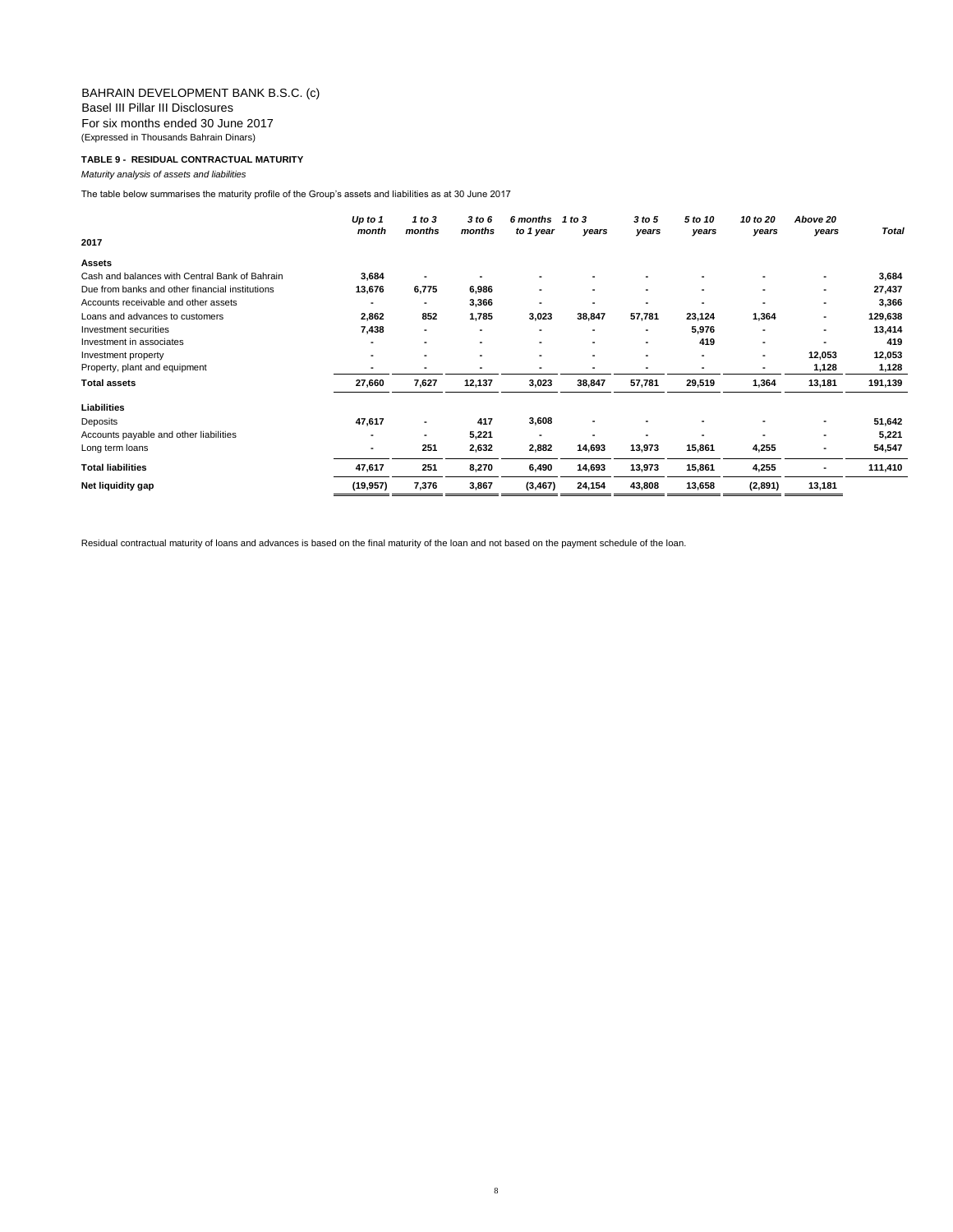## **TABLE 10 - GEOGRAPHICAL DISTRIBUTION OF IMPAIRMENT PROVISIONS FOR LOANS AND ADVANCES TO CUSTOMERS**

Bank and its subsidiary is operated locally and loans granted to Bahrain entities and persons only.

|                               | 2017   |
|-------------------------------|--------|
| <b>Bahrain</b>                |        |
| Specific impairment provision | 11,091 |
| <b>TOTAL</b>                  | 11,091 |

## **TABLE 11 - MOVEMENT IN IMPAIRMENT PROVISION FOR LOANS AND ADVANCES TO CUSTOMERS**

|                                       |                        |                   |          | 2017            |                                  |                |          |
|---------------------------------------|------------------------|-------------------|----------|-----------------|----------------------------------|----------------|----------|
|                                       | <b>Project finance</b> |                   |          |                 | <b>Fisheries and agriculture</b> |                |          |
|                                       | <b>Specific</b>        | <b>Collective</b> | Total    | <b>Specific</b> | <b>Collective</b>                | <b>Total</b>   | Total    |
| Balance at 1 January 2016             | 14,055                 | 940               | 14,995   | ٠               | $\blacksquare$                   | $\blacksquare$ | 14,995   |
| Amounts written off during the period | (3,992)                | $\sim$            | (3,992)  | $\blacksquare$  | $\blacksquare$                   | $\blacksquare$ | (3,992)  |
| Charge for the period                 | 2,623                  | $\sim$            | 2,623    | ۰               | $\blacksquare$                   | $\blacksquare$ | 2,623    |
| Recoveries during the period          | (1, 595)               | ۰.                | (1, 595) | ۰               | $\blacksquare$                   | $\blacksquare$ | (1, 595) |
| At 31 December 2016                   | 11,091                 | 940               | 12,031   | ۰               | $\blacksquare$                   | ۰              | 12,031   |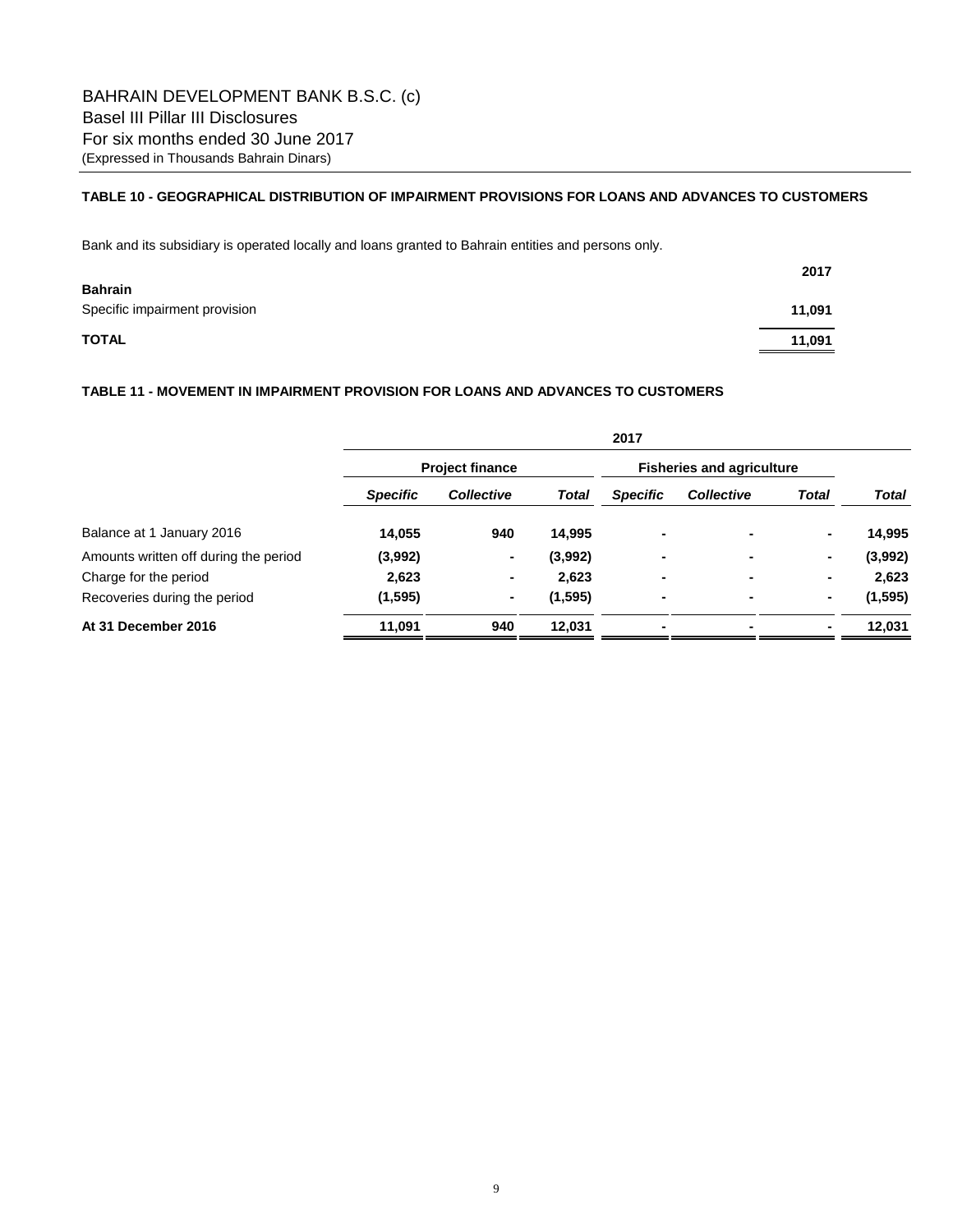# BAHRAIN DEVELOPMENT BANK B.S.C. (c) Basel III Pillar III Disclosures For six months ended 30 June 2017 (Expressed in Thousands Bahrain Dinars)

# **TABLE 12 - PAST DUE LOANS - AGE ANALYSIS**

# **i) By Geographical area**

|                |                                       | 2017                            |                        |              |
|----------------|---------------------------------------|---------------------------------|------------------------|--------------|
|                | <b>Three</b><br>months to<br>one year | <b>One</b><br>to three<br>vears | Over<br>three<br>vears | <b>Total</b> |
| <b>Bahrain</b> | 23,964                                | 3,392                           | 1,196                  | 28,552       |
| <b>TOTAL</b>   | 23,964                                | 3,392                           | 1,196                  | 28,552       |

# **ii) By Counterparty wise**

|                                  | <b>Three</b><br>months to<br>one year | <b>One</b><br>to three<br>years | Over<br>three<br>years | <b>Total</b> |
|----------------------------------|---------------------------------------|---------------------------------|------------------------|--------------|
| Project finance                  | 22,294                                | 3,156                           | 963                    | 26,413       |
| <b>Fisheries and Agriculture</b> | 1,671                                 | 236                             | 232                    | 2,139        |
| <b>TOTAL</b>                     | 23,965                                | 3,392                           | 1,195                  | 28,552       |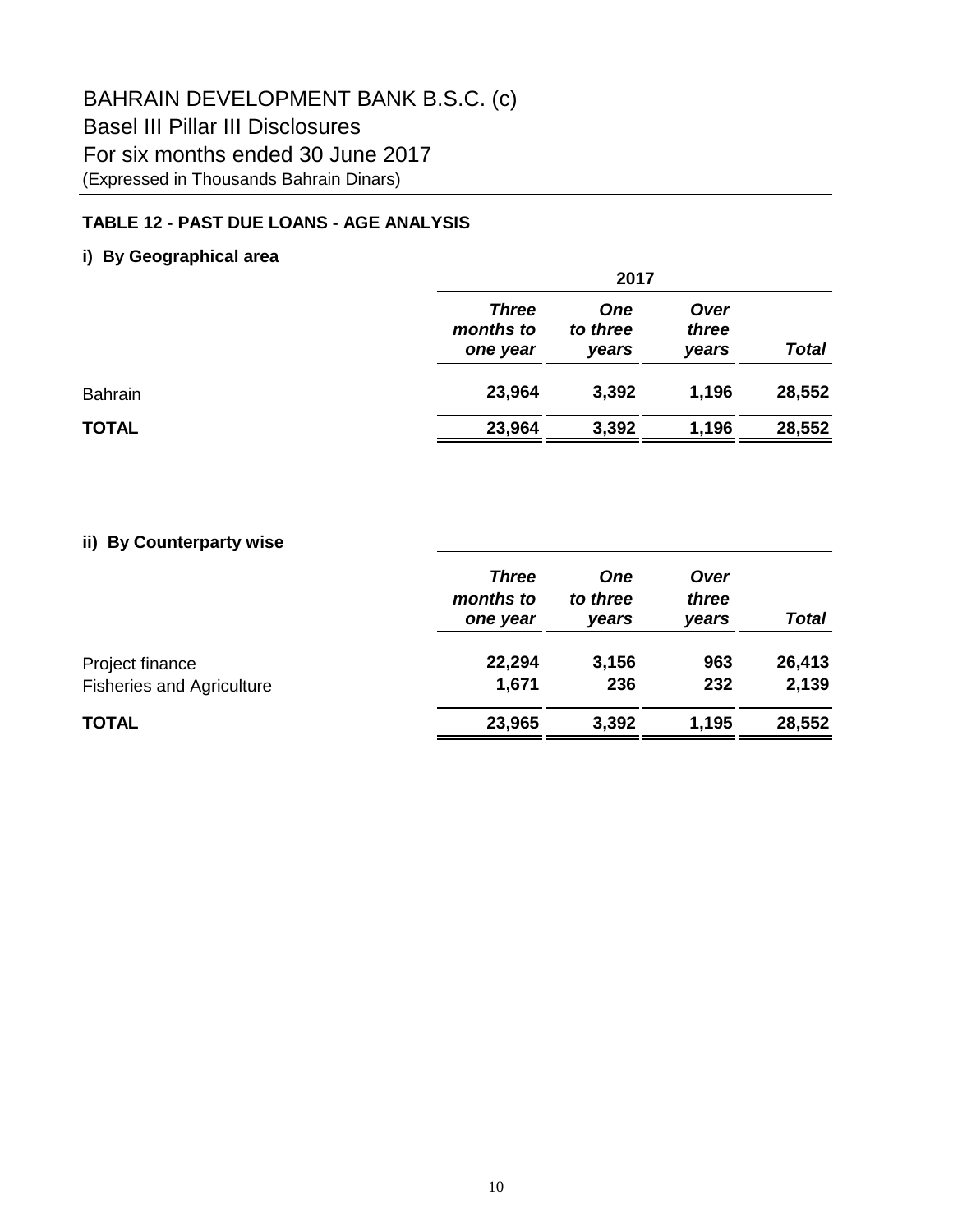## **TABLE 13 - CREDIT RISK EXPOSURE POST CREDIT RISK MITIGATION AND CREDIT CONVERSION**

|                                  | 2017    |
|----------------------------------|---------|
| Claims on sovereign              |         |
| Claims on public sector entities |         |
| Claims on banks                  | 9,193   |
| Claims on corporate              | 121,291 |
| Past due exposures               | 14,571  |
| Equity                           | 8,745   |
| Other exposures                  | 29,107  |
| <b>TOTAL</b>                     | 182,907 |

## **TABLE 14 - ELIGIBLE FINANCIAL COLLATERAL AND GUARANTEES**

Collateral from borrowers consist of cash deposits, letters of guarantee and real estate properties. Management monitors the market value of collateral, requests additional collateral in accordance with the underlying agreement and evaluates the adequacy of the allowance for impairment.

|                                  | 2017           |            |
|----------------------------------|----------------|------------|
|                                  | <b>Gross</b>   | Eligible   |
|                                  | exposure       | <b>CRM</b> |
| Claims on sovereign              |                |            |
| Claims on public sector entities |                |            |
| <b>Claims on MDBs</b>            | $\blacksquare$ |            |
| Claims on banks                  | 9,193          |            |
| Claims on corporate              | 135,862        | 1,273      |
| Equity                           | 8,745          |            |
| Other exposures                  | 29,107         |            |
| <b>TOTAL</b>                     | 182,907        | 1,273      |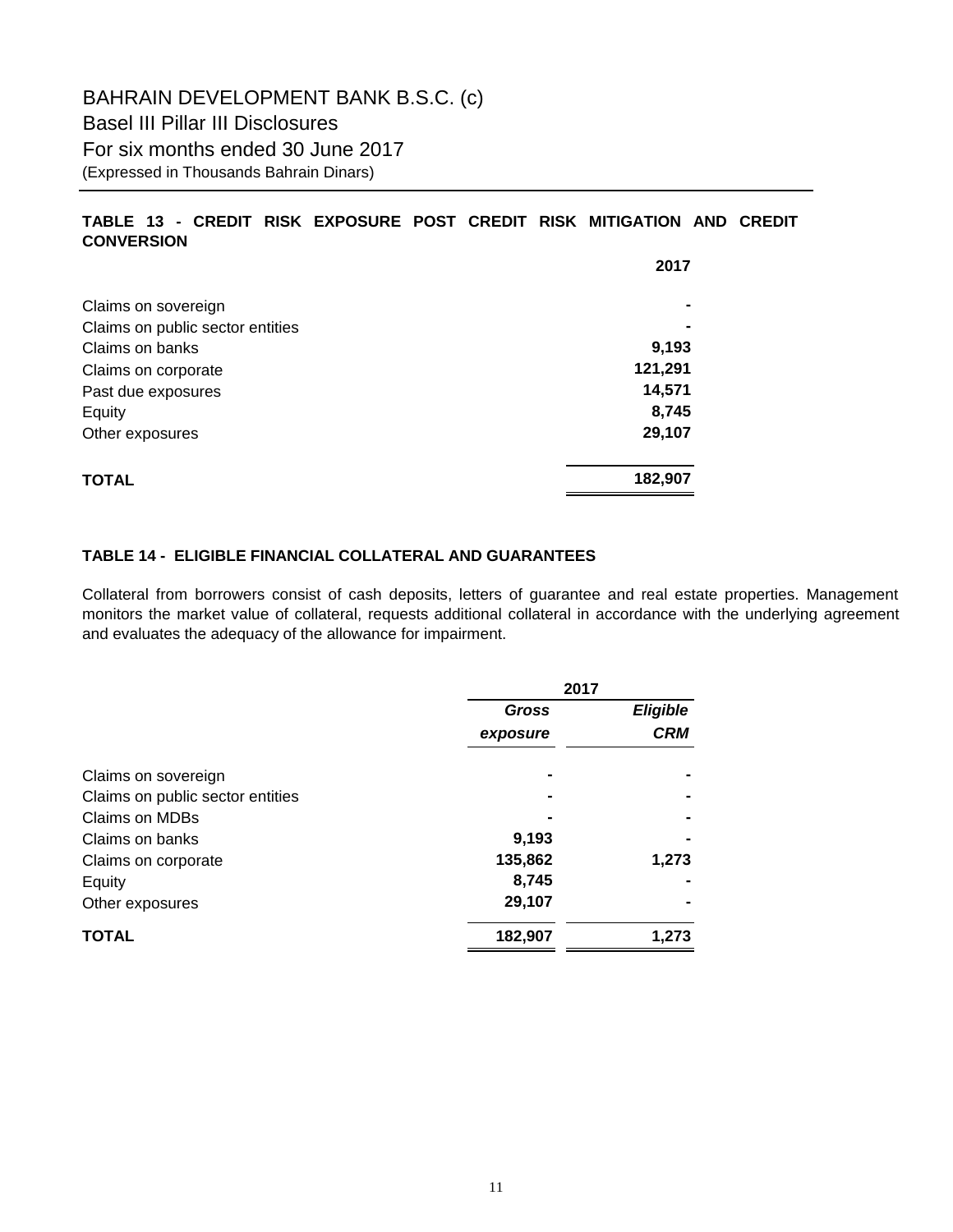# **TABLE 15 - SENSITIVITY ANALYSIS - INTEREST RATE RISK (IRRBB)**

Impact on net interest income for the year ended 30 June 2017

|                                                                                             | 2017                                    |
|---------------------------------------------------------------------------------------------|-----------------------------------------|
| <b>Bahraini Dinar</b><br>Assets<br>Liabilities                                              | 148,714<br>43,199                       |
| $(+)$ 200 basis points<br>(-) 200 basis points                                              | 2,110<br>(2, 110)                       |
| <b>US Dollar</b><br>Assets<br>Liabilities<br>$(+)$ 200 basis points<br>(-) 200 basis points | 49,750<br>50,479<br>(15)<br>15          |
| Kuwaiti Dinar<br>Assets<br>Liabilities<br>$(+)$ 200 basis points<br>(-) 200 basis points    | 3,388<br>3,231<br>$\overline{3}$<br>(3) |
| Saudi Riyals<br>Assets<br>Liabilities<br>$(+)$ 200 basis points<br>(-) 200 basis points     | 9,302<br>9,280<br>$\bf{0}$<br>(0)       |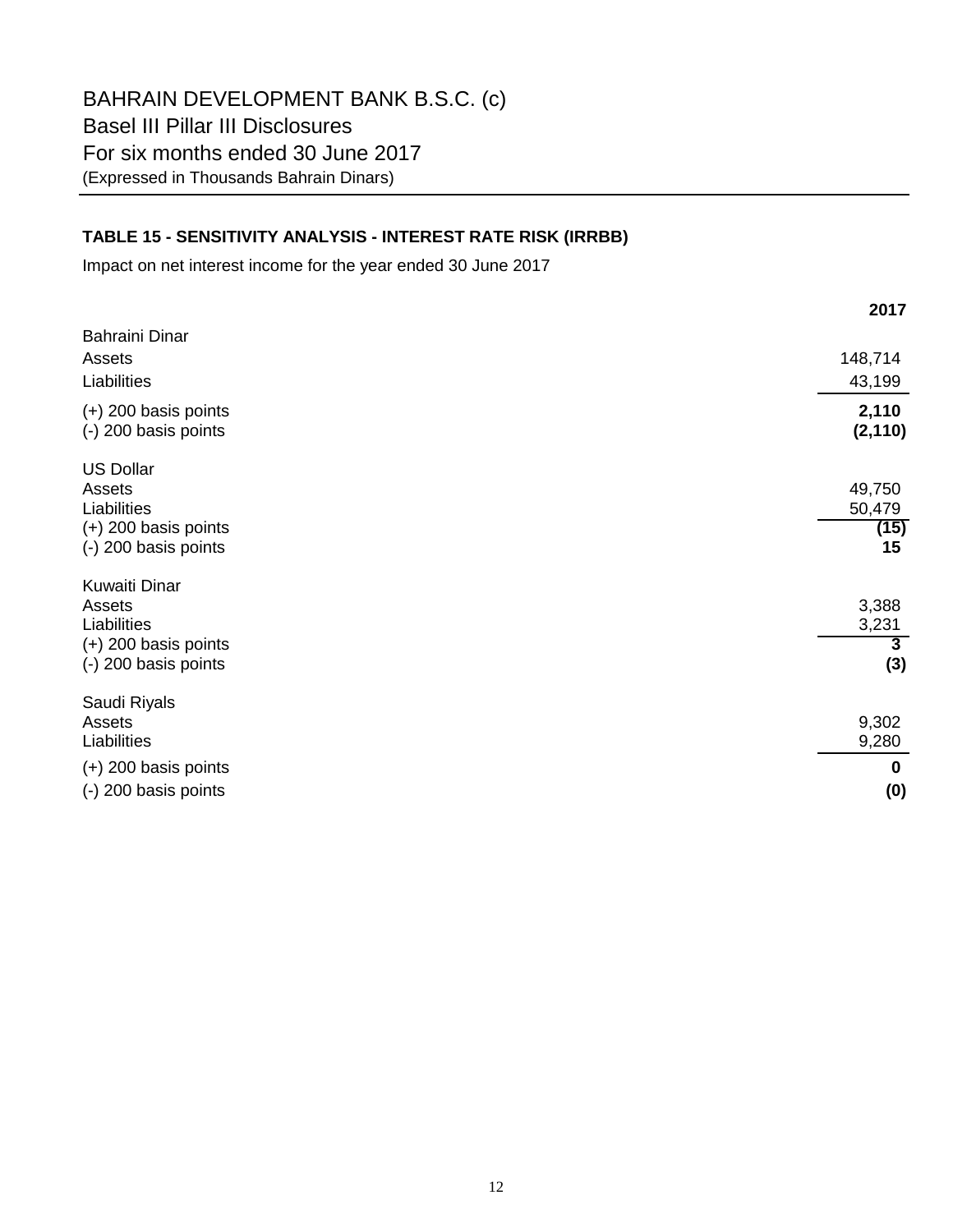## **TABLE 16 - MARKET RISK, INTEREST RATE GAP**

#### **Market risk**

Market risk is defined as potential adverse changes in the fair value or future cash flows of a trading position or portfolio of financial instruments resulting from the movement of market variables, such as interest rates, currency rates, equity prices and commodity prices, market indices as well as volatilities and correlations between markets. As its primary tool, the Bank measures its market risk exposure using the Standardised Approach under Basel III.

### **Interest rate risk**

Interest rate risk arises from the possibility that changes the interest rates will affect future profitability or the fair values of the financial instruments. The Bank is exposed to interest rate risks due to mismatches of interest rate repricing on maturity of assets and liabilities. Positions are monitored periodically to ensure that this is maintained within the established limits. The Banks assets and liabilities reprice only on maturity.

The Bank's interest rate sensitivity position is based on the maturity dates, as follows

| 2017                                            | Up to $1$<br>month | 1 to $3$<br>months | 3 to 6<br>months | 6 months<br>to 1 year | 1 to 5 years | Over 5<br>years | Non-<br>interest<br>bearing | <b>Total</b> |
|-------------------------------------------------|--------------------|--------------------|------------------|-----------------------|--------------|-----------------|-----------------------------|--------------|
| <b>Assets</b>                                   |                    |                    |                  |                       |              |                 |                             |              |
| Cash and balances with Central Bank of Bahrain  |                    |                    |                  | ۰                     |              | ٠               | 3,684                       | 3,684        |
| Due from banks and other financial institutions | 13,676             | 6,775              | 6,986            | ۰                     | ۰            | ۰               |                             | 27,437       |
| Accounts receivable and other assets            | 7,438              |                    |                  |                       |              |                 | 22,942                      | 30,380       |
| Loans and advances to customers                 | 2,862              | 852                | 1,785            | 3,023                 | 96,628       | 24,488          |                             | 129,638      |
| <b>Total assets</b>                             | 23,976             | 7,627              | 8,771            | 3,023                 | 96,628       | 24,488          | 26,626                      | 191,139      |
| <b>Liabilities</b>                              |                    |                    |                  |                       |              |                 |                             |              |
| Deposits                                        | 47,617             | ۰                  | 417              | 3,608                 |              | ۰               |                             | 51,642       |
| Accounts payable and other liabilities          |                    |                    |                  |                       |              |                 | 5,221                       | 5,221        |
| Long term loans                                 |                    | 251                | 2,632            | 2,882                 | 28,666       | 20,116          |                             | 54,547       |
| <b>Total liabilities</b>                        | 47,617             | 251                | 3,049            | 6,490                 | 28,666       | 20,116          | 5,221                       | 111,410      |
| Net liquidity gap                               | (23, 641)          | 7,376              | 5,722            | (3, 467)              | 67,962       | 4,372           | 21,405                      |              |